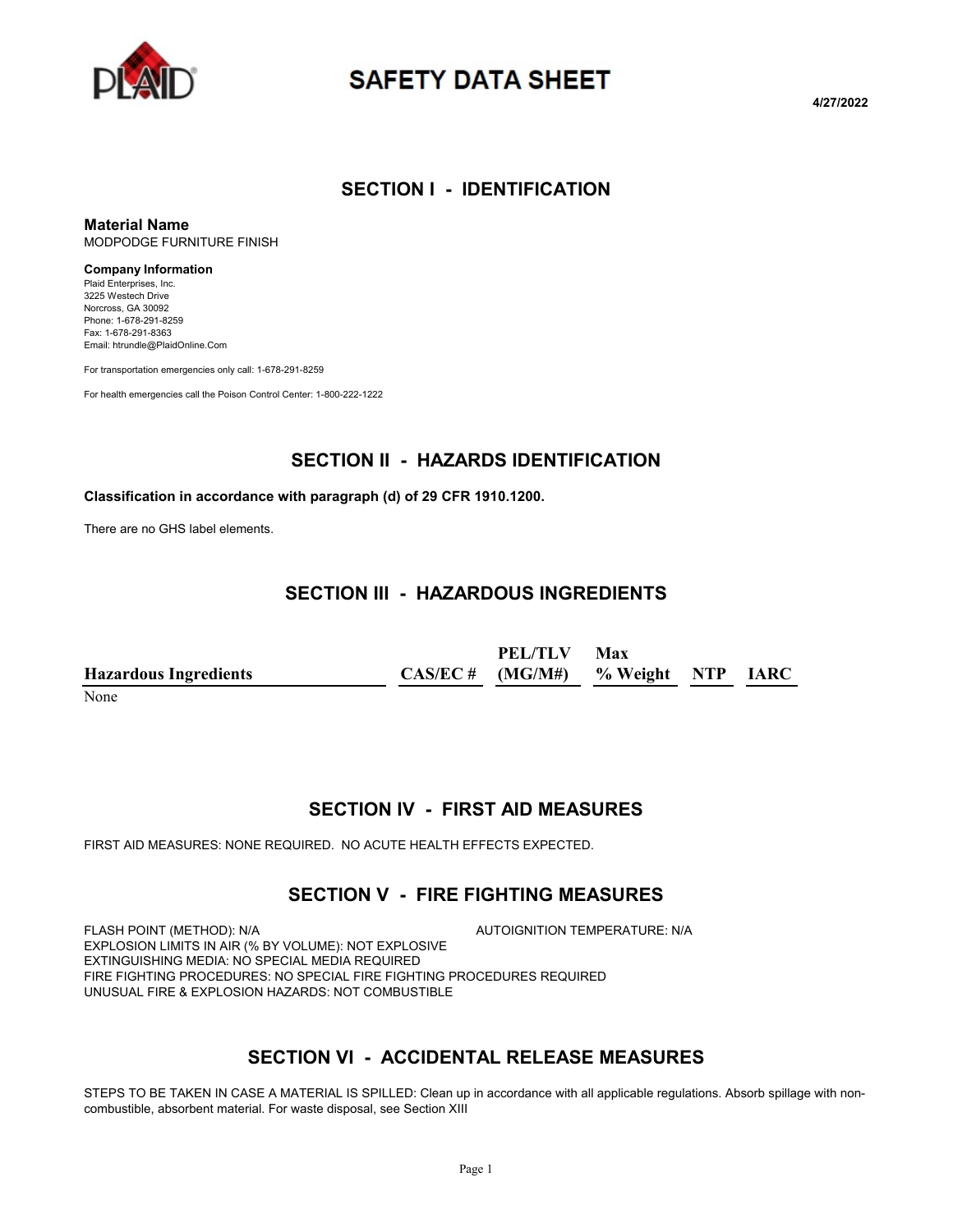#### **SECTION VII - HANDLING AND STORAGE**

PRECAUTIONS TO BE TAKEN DURING STORAGE AND HANDLING: Good industrial hygiene practice requires that exposure be maintained below the TLV. This is preferably achieved through the provision of adequate ventilation. When exposure cannot be adequately controlled in this way, personal respiratory protection should be employed.

#### **SECTION VIII - EXPOSURE CONTROLS / PERSONAL PROTECTION**

RESPIRATORY PROTECTION AND SPECIAL VENTILATION REQUIREMENTS: NONE REQUIRED OTHER PROTECTIVE EQUIPMENT (GLOVES, GOGGLES, ETC): NONE REQUIRED WORK/HYGIENE PRACTICES: NONE REQUIRED ENGINEERING CONTROLS: NONE REQUIRED

### **SECTION IX - PHYSICAL AND CHEMICAL PROPERTIES**

BOILING POINT: N/A **MELTING POINT: N/A** VAPOR PRESSURE: N/A FLASH POINT (METHOD): N/A SPECIFIC VAPOR DENSITY (AIR=1): N/A SPECIFIC GRAVITY: N/A SOLUBILITY IN WATER: N/A **REACTIVITY IN WATER: NON-REACTIVE** 

### **SECTION X - STABILITY AND REACTIVITY**

HAZARDOUS POLYMERIZATION PRODUCTS: N/A STABILITY: STABLE CONDITIONS TO AVOID: N/A INCOMPATIBILITY (MATERIALS TO AVOID): N/A HAZARDOUS DECOMPOSITION PRODUCTS: Carbon monoxide, carbon dioxide and smoke

# **SECTION XI - TOXICOLOGICAL INFORMATION**

ACUTE EFFECTS ASSOCIATED WITH USE OF THIS MATERIAL: NONE EXPECTED The summated LD50 is 31361 mg/kg. The summated LC50 is 99999 mg/cubic meter. This product is not considered to be a known or suspected human carcinogen by NTP, IARC or OSHA (see section III)

#### **SECTION XII - ECOLOGICAL INFORMATION**

HARMFUL EFFECTS KNOWN OTHER THAN THOSE ASSOCIATED WITH SUSPENDED INERT SOLIDS IN WATER.

#### **SECTION XIII - DISPOSAL CONSIDERATIONS**

RCRA HAZARD CLASS (40 CFR 261): THIS PRODUCT IS NOT CLASSIFIED AS A HAZARDOUS WASTE. WASTE DISPOSAL METHOD: DISPOSE OF IN ACCORDANCE WITH FEDERAL, STATE AND LOCAL REGULATIONS.

# **SECTION XIV - TRANSPORTATION INFORMATION**

U.S. DOT (49 CFR 172.101): THIS IS NOT A HAZARDOUS MATERIAL AS CLASSIFIED BY CFR 172.101.

#### **SECTION XV - REGULATORY INFORMATION**

CONTENTS OF THIS SDS COMPLY WITH OSHA HAZARD COMMUNICATION STANDARD 29 CFR 1910.1200

EPA SARA TITLE III CHEMICAL LISTINGS: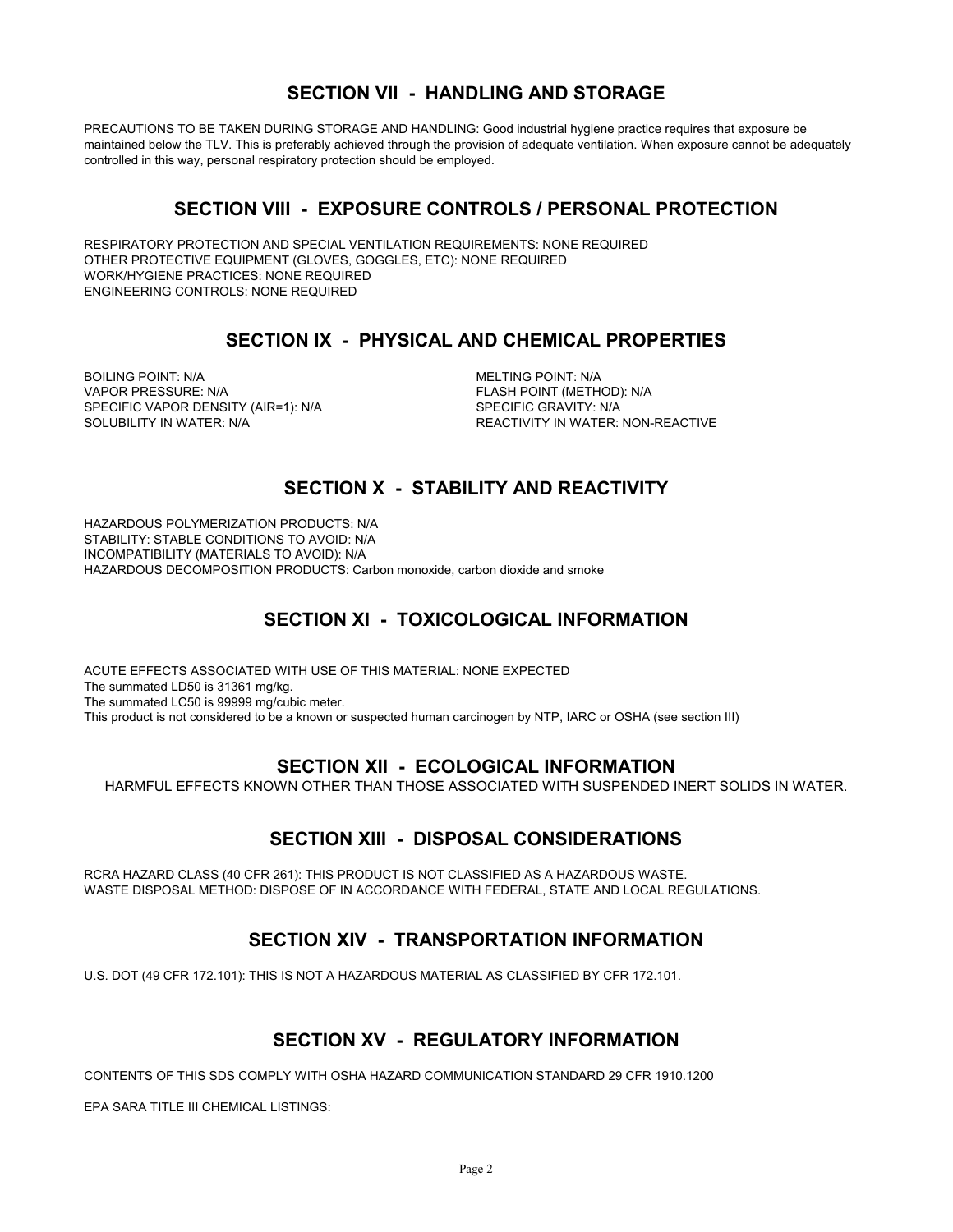SECTION 302.4 EXTREMELY HAZARDOUS SUBSTANCES (40 CFR 355): NONE

SECTION 313 TOXIC CHEMICALS (40 CFR 372): NONE

INTERNATIONAL REGULATIONS

CANADIAN WHMIS: THIS PRODUCT IS A CONTROLLED PRODUCT UNDER CANADA'S WORKPLACE HAZARDOUS MATERIALS INFORMATION SYSTEM. IT CONTAINS THE FOLLOWING TOXIC OR HIGHLY TOXIC MATERIALS: AMORPHOUS SILICA DIPROPYLENE GLYCOL MONOMETHYL ETHER PROPYLENE GLYCOL

Under CPSC's consumer product regulations (16CFR1500.3 and 150014), this product has the following required acute and chronic hazard labeling:

**NONE**

### **SECTION XVI - OTHER INFORMATION**

Disclaimer: We believe the statements, technical information and recommendations contained herein are reliable, but they are given without warranty or guarantee of any kind. The information contained in this document applies to this specific material as supplied. It may not be valid for this material if it is used in combination with any other materials. It is the user's responsibility to satisfy oneself as to the suitability and completeness of this information for the user's own particular use.

#### **LAST REVISION DATE: 04/27/2022**

**Prepared by Duke OEM Toxicology**